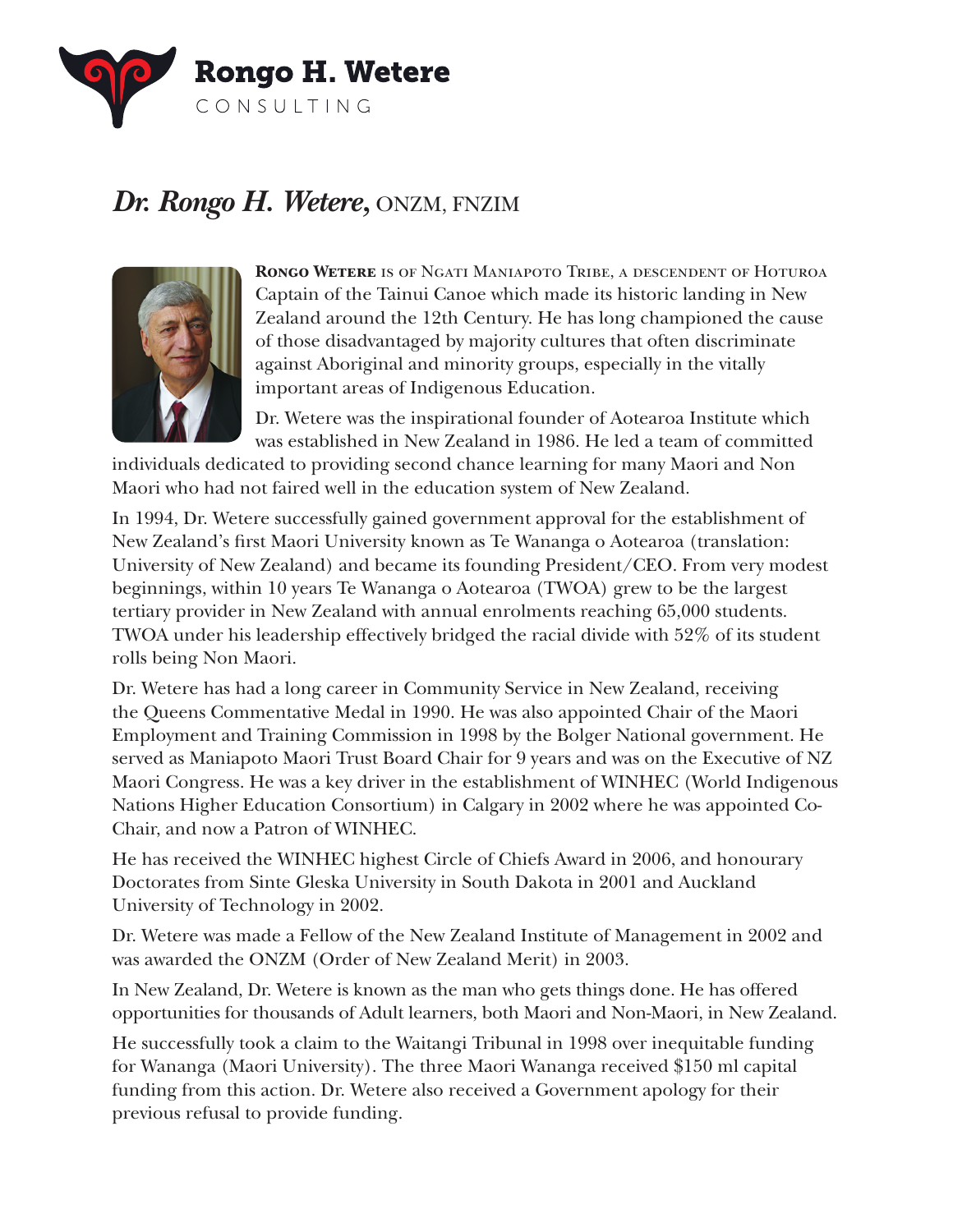Wananga in 2001 received equal status as a mainstream university with all students on approved courses being funded. Dr. Wetere saw the opportunity to grow and invest in course curriculum and programs best suited for communities across New Zealand by maximizing the use of technology.

Both Maori and Non-Maori enrolments quickly grew to 40,000. The Government's own Institute of Economic Research was contracted to evaluate the value of TWOA to the national GDP. The survey was extensive. The fndings were that TWOA's contribution was equal to the New Zealand forestry industry at \$3 billion dollars annually injected into the New Zealand economy.

When the following year enrolments jumped to 65,000, New Zealand Universities facing declining rolls sought Government action to restrict TWOA. A pending national election added fuel to the fre as political parties castigated the Government for allowing a Maori Institution to grow so big. This ultimately led Dr. Wetere to step down as CEO on condition his Deputy who he had carefully trained for this important role be appointed.

TWOA at it height under Dr. Wetere had an annual budget of \$250 ml with approximately 2000 staff and 65,000 students. TWOA, despite Labour Government cutbacks, still remains one of the largest Tertiary Institutions in New Zealand.

At the resignation of Dr. Wetere in December 2005 the former Minister of Education and then Chair of the Tertiary Funding Commission (TEC), the Honourable Russell Marshall stated, "Dr. Wetere had made an enormous contribution to education in New Zealand and was deserving of the highest accolades the country could bestow.

In 2009, the hometown of Te Awamutu bestowed its highest award declaring him as their 2009 National Hero in the Walk of Fame. Mayor Livingston said, "Dr. Wetere insistence that the Head Offce of TWOA remain in Te Awamutu meant Wananga was the largest employer in the area, making a huge contribution to adult educational achievement across New Zealand".

He has 3 Adult children and nine Grandchildren living in New Zealand. He is married to Marcia B. Krawll and is currently living in Ottawa, Ontario, working on providing educational opportunities for second chance learners in Canada.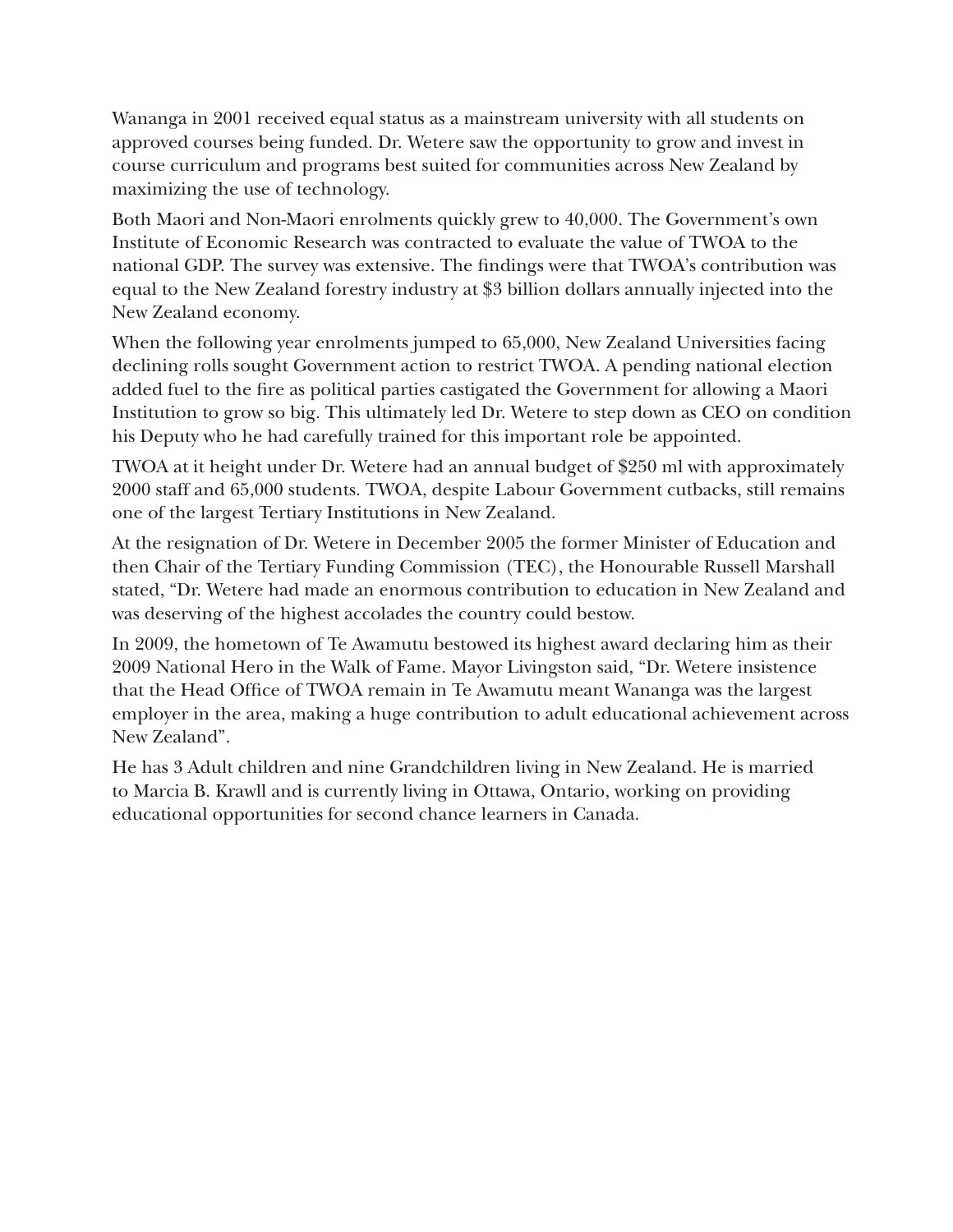## **Work experience**

| 1961      | Purchased 170 acre Dairy Farm as a 21 year old. Active member of Young<br>Farmers and Parent/Teachers Assoc.                                                           |
|-----------|------------------------------------------------------------------------------------------------------------------------------------------------------------------------|
| 1965-1990 | 18 years, Consultant for AMP Society<br>9 years, Chair Maniapoto Maori Trust Board<br>6 years, Executive for National Maori Congress<br>9 years, Arts Council          |
| 1984      | Established and Director, Waipa Kokiri Training Institute for Youth                                                                                                    |
| 1986      | Established Aotearoa Institute Charitable Trust (AI) to support adult<br>education and training schemes for adults (16 years and over)                                 |
| 1993      | Developed AKO Whakatere Maori Language Revitalization Program                                                                                                          |
| 1986      | Established Aotearoa Institute Charitable Trust (AI) to support education<br>and training schemes for adults (16 years and over)                                       |
| 1993      | Developed AKO Whakatere Maori Language Revitalization Program                                                                                                          |
| 1994-2006 | Founder and CEO (Tumanki), First Indigenous University, Te Wananga o<br>Aotearoa (TWOA). IN 2004, TWOA became the largest university in NZ<br>65,000 students.<br>with |
| 1998      | Chair for National Maori Employment Commission                                                                                                                         |
| 2000      | Launched AKO Whakatere Language Revitalization across NZ for Maori<br>non-Maori<br>and                                                                                 |
| 2002      | Co-founder World Indigenous Higher Education Consortium (WINHEC)                                                                                                       |
| 2006      | Managing Director, ArrowMight Canada, Not-for-Profit organization for<br>developing adult foundation education                                                         |
| 2017      | Consultant, Six Nations Polytechnic for full University status                                                                                                         |
| 2018      | Consultant & Project Manager for Matawa First Nations Education<br>Revitalization (Cree, Oji-Cree, Ojibway)<br>Language                                                |